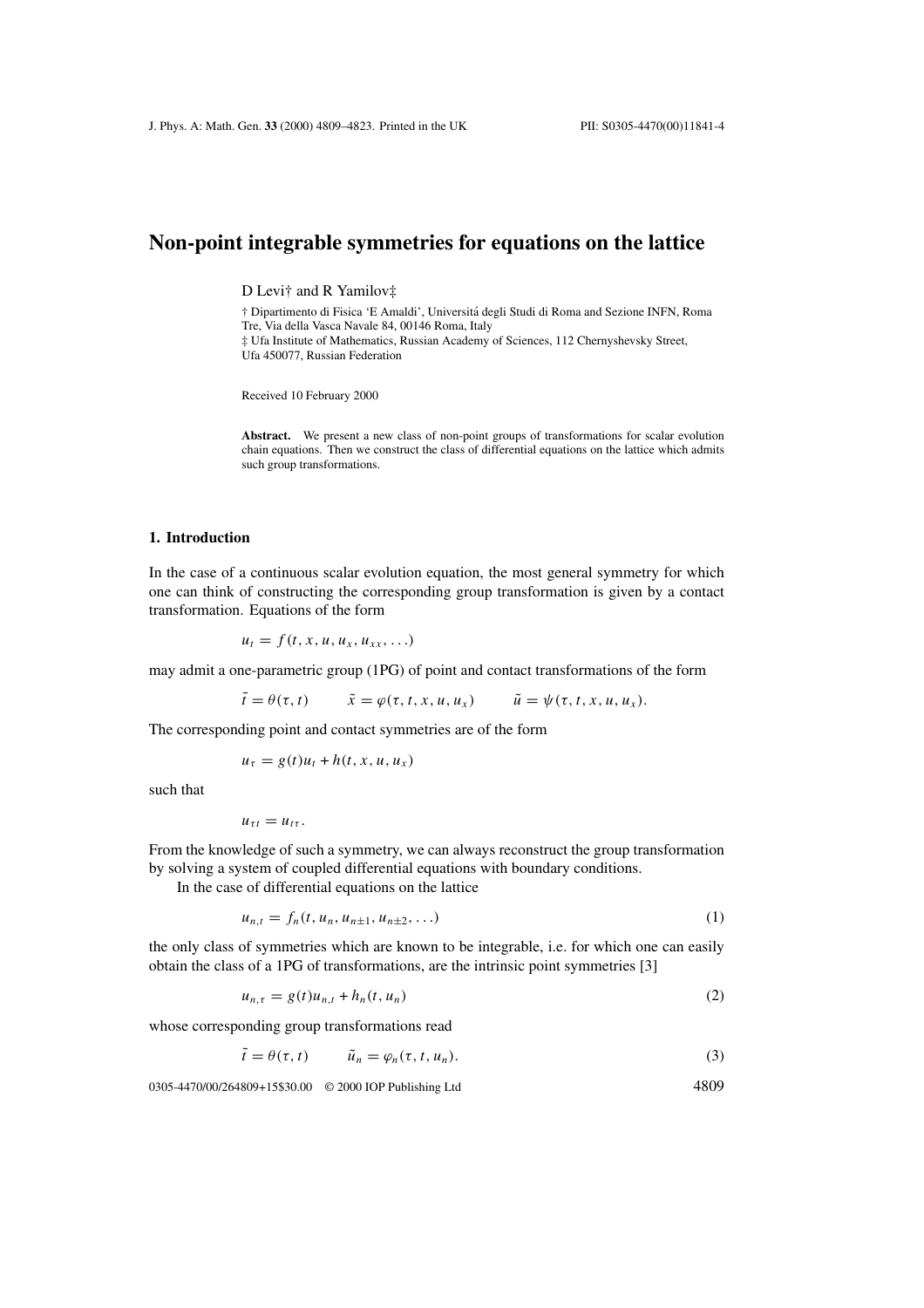Our aim is to show that equations (1) may admit a 1PG of transformations which is more general than those given by equation (3). In particular, in section 2 we show how any system of coupled evolution equations on the lattice can always be written as a scalar evolution equation on the lattice, possibly with  $n$ -dependent coefficients. Using this connection, we are able to present some nice examples of non-point transformations for scalar evolution equations on the lattice.

Starting from the general theory of 1PG transformations depending on few neighbouring points on the lattice, we are able to construct the simplest classes of integrable non-point symmetries.

In section 3 we present a few theorems which provide a class of evolution equations on the lattice depending on  $u_{n+2}, u_{n+1}, \ldots, u_{n-2}$ . Among those equations, there is the discrete Burgers equation

$$
\dot{u}_n = u_n u_{n+1} (u_{n+2} - u_n) \tag{4}
$$

and in section 4 we show how we can extend the class of solutions of this equation by the use of the so obtained non-point group transformations. Section 5 is devoted to a few concluding remarks.

### **2. Integrable non-point Lie symmetries**

#### *2.1. Existence of non-point non-trivial transformations*

Let us introduce the transformation  $T_M$  which allows us to rewrite a scalar chain as a system of M equations and a system of M chain equations as an n-dependent scalar chain.  $T_M$  is given by

$$
T_M: u_n \to U_k = (u_k^1, u_k^2, \dots, u_k^M) \qquad \text{with} \quad u_k^i = u_{Mk+i}.
$$
 (5)

This transformation is obviously invertible. Such a transformation is well known, but it is used very seldom. Using the transformation (5), we can rewrite equation (1) as the system

$$
U_{k,t} = F_k(t, U_k, U_{k+1}, \ldots). \tag{6}
$$

To clarify this assertion let us consider a few examples. For instance, in the case of the Volterra equation

$$
u_{n,t} = u_n (u_{n+1} - u_{n-1})
$$
\n(7)

we can have  $M = 2$ , as the equation involves three points on the lattice. The transformation (5) with  $M = 2$  corresponds to splitting the points on the lattice into even and odd. Then equation (7) can be rewritten as the system

$$
u_{k,t}^1 = u_k^1(u_k^2 - u_{k-1}^2) \qquad u_{k,t}^2 = u_k^2(u_{k+1}^1 - u_k^1).
$$

On the other hand, the polynomial Toda chain

$$
a_{k,t} = a_k(b_k - b_{k-1}) \qquad b_{k,t} = a_{k+1} - a_k
$$

which is equivalent to equation (6) with  $M = 2$ , is expressed as an *n*-dependent scalar equation by interpreting  $b_k$  and  $a_k$  as the even and odd part of a function  $u_n$ 

$$
u_{n,t} = (p_n u_n + p_{n+1})(u_{n+1} - u_{n-1})
$$
\n(8)

where

$$
p_n = 1 \quad \text{for odd } n \qquad \text{and} \qquad p_n = 0 \quad \text{for even } n. \tag{9}
$$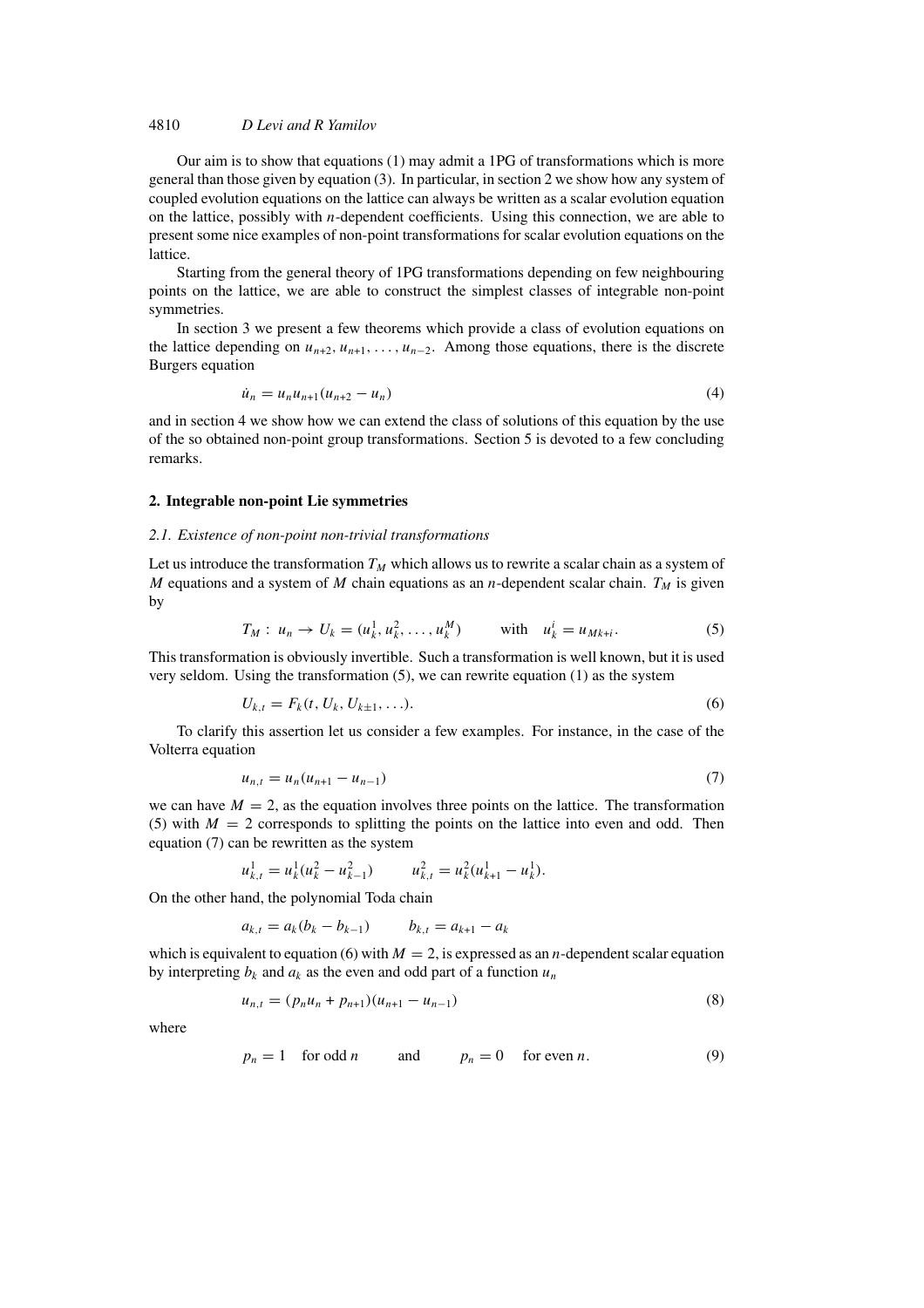Thus, in the field of discrete evolution equations, any system can be substituted by a scalar equation, i.e. one can think that there are no systems of equations and only scalar difference equations do exist. Moreover, by considering scalar lattice equations, one also obtains results on the theory for systems (6).

The same transformation also applies to the symmetries, local conservation laws (see, e.g., [4]) and 1PG of transformations. In particular, using the transformations  $T_M$ , we can obtain transformations for scalar equations (1) which are not point ones. Let  $M = 2$ , and the 1PG of point transformations be given by

$$
\tilde{u}_k^1 = u_k^1 + \tau u_k^2 \qquad \tilde{u}_k^2 = u_k^2.
$$

Using equation (5), we obtain the explicit formula

$$
\tilde{u}_{2k+1} = \tilde{u}_k^1 = u_k^1 + \tau u_k^2 = u_{2k+1} + \tau u_{2k+2}
$$
  

$$
\tilde{u}_{2k+2} = \tilde{u}_k^2 = u_k^2 = u_{2k+2}.
$$

Introducing  $p_n$  according to equation (9), we have for all n

$$
\tilde{u}_n = u_n + \tau p_n u_{n+1} \tag{10}
$$

i.e. a scalar non-point 1PG of transformations.

As is well known, systems may admit non-point transformations when written down in triangular form (see, e.g., [1, 5, 6]). 1PGs of triangular transformations are well known, but are not very well investigated. A transformation for a system of equations is said to be triangular when, if one writes it down in matrix form, it is represented by a triangular matrix. In such a case the off-diagonal terms can depend on higher derivatives and one can still obtain the 1PG of transformations from the symmetries. As an example, in the case of systems of continuous equations, the following formulae:

$$
\tilde{u} = u \qquad \tilde{v} = v + \tau u_x
$$

define a 1PG of triangular transformations which are non-point ones. In the case of system (6) with  $M = 2$ , we define a triangular 1PG as

$$
\tilde{u}_k^1 = u_k^1 \qquad \tilde{u}_k^2 = u_k^2 + \tau \varphi(u_{k+1}^1, u_k^1)
$$

where  $\varphi$  is an arbitrary function of two variables. For the corresponding *n*-dependent scalar transformation we obtain

$$
\tilde{u}_n = u_n + \tau p_{n+1} \varphi(u_{n+1}, u_{n-1})
$$
\n(11)

where  $p_n$  is defined in equation (9).

We can consider generalizations of equations (10) and (11) when no periodic function is involved. Consider, for example, a 1PG of transformations given by

$$
\tilde{u}_n = u_n + \tau \lambda_n \varphi_n(t, u_{n+1}, u_{n-1})
$$
\n(12)

where  $\varphi_n$  is an arbitrary *n*-dependent function of three variables, and  $\lambda_n$  is an *n*-dependent constant satisfying the condition

$$
\lambda_{n+1}\lambda_n=0 \qquad \forall n. \tag{13}
$$

The condition only means that if  $\lambda_i \neq 0$  for some  $n = i$ , then  $\lambda_{i+1} = \lambda_{i-1} = 0$ , while if  $\lambda_i = 0$ than  $\lambda_{i+1}$  and  $\lambda_{i-1}$  may be different from zero. The corresponding symmetry has the form

$$
u_{n,\tau} = \lambda_n \varphi_n(t, u_{n+1}, u_{n-1}). \tag{14}
$$

If for a given equation, one has a symmetry of the form (14), the corresponding group transformation is given by equation (12).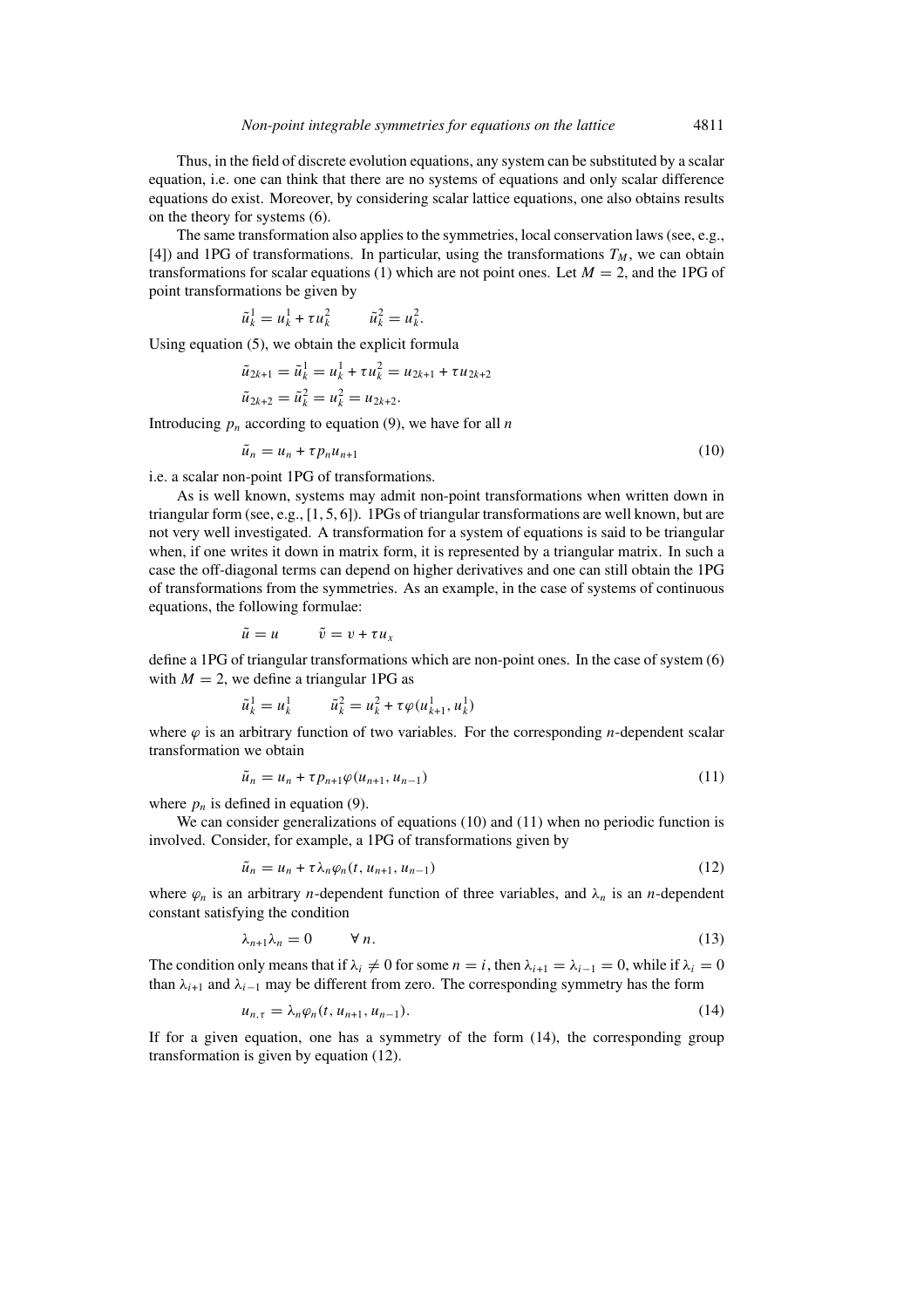### *2.2. Construction of transformations depending on just one shifted variable*

In this subsection we consider a class of Lie group transformations of the form

$$
\tilde{u}_n = H_n(\tau, t, u_n, u_{n+1}) \qquad H_n(0, t, u_n, u_{n+1}) = u_n \tag{15}
$$

$$
\frac{\partial H_n}{\partial u_{n+1}} \neq 0 \qquad \text{for at least some } n \tag{16}
$$

with  $H_n$  an analytic function of all its arguments (not only of  $\tau$ ). By imposing the group closure condition, it can be shown that such group transformations can be written in the form

$$
\tilde{u}_n = \lambda_n \mathcal{R}_n(\tau, t, u_n, u_{n+1}) + (1 - \lambda_n) \mathcal{Q}_n(\tau, t, u_n)
$$
\n(17)

$$
\frac{\partial \mathcal{R}_n}{\partial u_{n+1}} \neq 0 \qquad \forall n \tag{18}
$$

$$
\lambda_n^2 = \lambda_n \quad \text{and} \quad \lambda_n \lambda_{n+1} = 0 \quad \forall n \qquad \lambda_n \neq 0 \quad \text{for some } n. \tag{19}
$$

Here  $\mathcal{R}_n$  and  $\mathcal{Q}_n$  are such that

$$
\mathcal{R}_n(0, t, u_n, u_{n+1}) = \mathcal{Q}_n(0, t, u_n) = u_n \tag{20}
$$

with

$$
\mathcal{Q}_n(\tau + \eta, t, u_n) = \mathcal{Q}_n(\eta, t, \mathcal{Q}_n(\tau, t, u_n))
$$
\n(21)

$$
\mathcal{R}_n(\tau + \eta, t, u_n, u_{n+1}) = \mathcal{R}_n(\eta, t, \mathcal{R}_n(\tau, t, u_n, u_{n+1}), \mathcal{Q}_{n+1}(\tau, t, u_{n+1})).
$$
 (22)

As equation (15) represents a 1PG of Lie transformations, which, by definition, depend analytically on the group parameter  $\tau$ ,  $\mathcal{R}_n$  and  $\mathcal{Q}_n$  can be represented by a Taylor expansion in  $\tau$ :

$$
\mathcal{R}_n(\tau, t, u_n, u_{n+1}) = u_n + \tau r_n(t, u_n, u_{n+1}) + \tau^2 r_n^1(t, u_n, u_{n+1}) + \cdots
$$
 (23)

$$
\mathcal{Q}_n(\tau, t, u_n) = u_n + \tau q_n(t, u_n) + \tau^2 q_n^1(t, u_n) + \cdots. \tag{24}
$$

Introducing equations (23), (24) into (22), (21), we obtain two equations polynomial in  $\tau$  and  $η$  which must be satisfied identically for any τ and  $η$  and define in a unique way the coefficients of (23) and (24). We obtain, for example,

$$
q_n^1 = \frac{1}{2} q_n \frac{\partial q_n}{\partial u_n} \qquad q_n^2 = \frac{1}{3} q_n \frac{\partial q_n^1}{\partial u_n} \quad \dots \tag{25}
$$

$$
r_n^1 = \frac{1}{2} \left( r_n \frac{\partial r_n}{\partial u_n} + q_{n+1} \frac{\partial r_n}{\partial u_{n+1}} \right) \qquad r_n^2 = \frac{1}{3} \left( r_n \frac{\partial r_n^1}{\partial u_n} + q_{n+1} \frac{\partial r_n^1}{\partial u_{n+1}} \right) \quad \dots \tag{26}
$$

It is easy to show that by introducing the infinitesimal generator

$$
\hat{X} = [\lambda_n r_n(t, u_n, u_{n+1}) + (1 - \lambda_n) q_n(t, u_n)] \partial_{u_n}
$$
\n(27)

and its prolongation

$$
pr\hat{X} = \hat{X} + [\lambda_{n+1}r_{n+1}(t, u_{n+1}, u_{n+2}) + (1 - \lambda_{n+1})q_{n+1}(t, u_{n+1})]\partial_{u_{n+1}}
$$
(28)

we obtain

$$
\lambda_n \mathcal{R}_n(\tau, t, u_n, u_{n+1}) = e^{\tau p r \hat{X}} \lambda_n u_n \tag{29}
$$

$$
(1 - \lambda_n) \mathcal{Q}_n(\tau, t, u_n) = e^{\tau \hat{X}} (1 - \lambda_n) u_n.
$$
\n(30)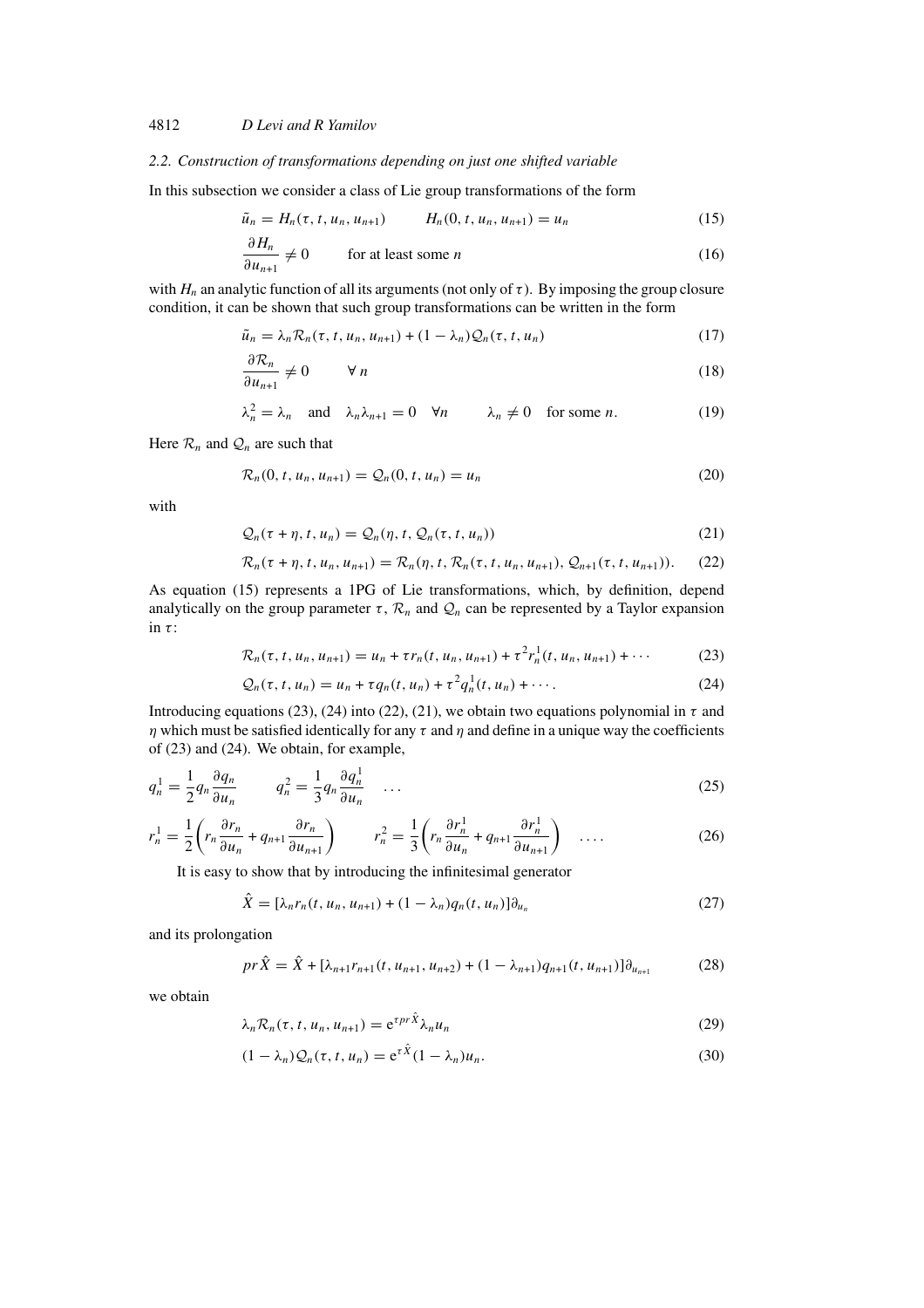The symmetries corresponding to equation (15) are given by

$$
u_{n,\tau} = \lambda_n r_n(t, u_n, u_{n+1}) + (1 - \lambda_n) q_n(t, u_n) = S_n
$$
\n(31)

$$
\frac{\partial r_n}{\partial u_{n+1}} \neq 0 \qquad \forall n \tag{32}
$$

where  $\lambda_n$  is given by (19). Equations (31) and (32) are a straightforward consequence of the group transformation  $(17)$ – $(19)$ , and given  $(31)$  and  $(32)$ ,  $(17)$ – $(19)$  are reobtained by taking into account (29) and (30). This form of the symmetries will be used to solve the classification problem and obtain the class of differential difference equations which possess this class of symmetries.

#### **3. Equations with non-point integrable symmetries**

Let us consider the following class of equations:

$$
u_{n,t} = f_n(t, u_{n+M}, u_{n+M-1}, \dots, u_{n+N})
$$
\n(33)

$$
N \leqslant M \qquad M \geqslant 1 \qquad \frac{\partial f_n}{\partial u_{n+M}} \neq 0 \quad \forall n \tag{34}
$$

and symmetries given by equations (31) and (32).

The compatibility condition for (31) and (33) takes the form

$$
\frac{\partial S_n}{\partial t} + \frac{\partial S_n}{\partial u_n} f_n + \frac{\partial S_n}{\partial u_{n+1}} f_{n+1} = \sum_{k=N}^M \frac{\partial f_n}{\partial u_{n+k}} S_{n+k}.
$$
 (35)

Differentiating (35) with respect to  $u_{n+M+1}$ , we obtain

$$
\lambda_n \frac{\partial r_n}{\partial u_{n+1}} \frac{\partial f_{n+1}}{\partial u_{n+M+1}} = \lambda_{n+M} \frac{\partial f_n}{\partial u_{n+M}} \frac{\partial r_{n+M}}{\partial u_{n+M+1}}.
$$
(36)

No function can vanish here, but  $\lambda_n$  (see (32) and (34)), and the values of  $\lambda_n$  belong to the set {0, 1}. Hence

$$
\lambda_{n+M} = \lambda_n \qquad \forall n. \tag{37}
$$

Thus  $\lambda_n$  must be *M-periodic*. In such a case, the symmetry (31) can be rewritten as a system of point symmetries for a system of M equations. In the case  $M = 1$ , the condition (37) means that  $\lambda_n$  is a constant. However, this is impossible (see equation (19)). So, if  $M = 1$ , equation (33) cannot possess symmetries of the form (31). This is the case of the Toda and Volterra lattices (7) and (8) and many other integrable lattice equations which are of the form (33) and (34) with  $M = 1$  and  $N = -1$ . The Burgers-type equation

$$
u_{n,t} = u_n (u_{n+1} - u_n) \tag{38}
$$

belongs to the class (33) and (34) with  $M = 1$  and  $N = 0$ ; so it also does not have symmetries of the form (31).

We will consider here the case  $M = 2$ , restricting ourselves to the case of *n*-independent equations for the sake of simplicity. This class contains, for instance, the simplest higher equations of the Volterra and Burgers hierarchies, (7) and (38). More precisely, we will consider the class of equations

$$
u_{n,t} = f(t, u_{n+2}, u_{n+1}, \dots, u_{n+N})
$$
\n(39)

$$
N \leq 0 \qquad \frac{\partial f}{\partial u_{n+2}} \neq 0. \tag{40}
$$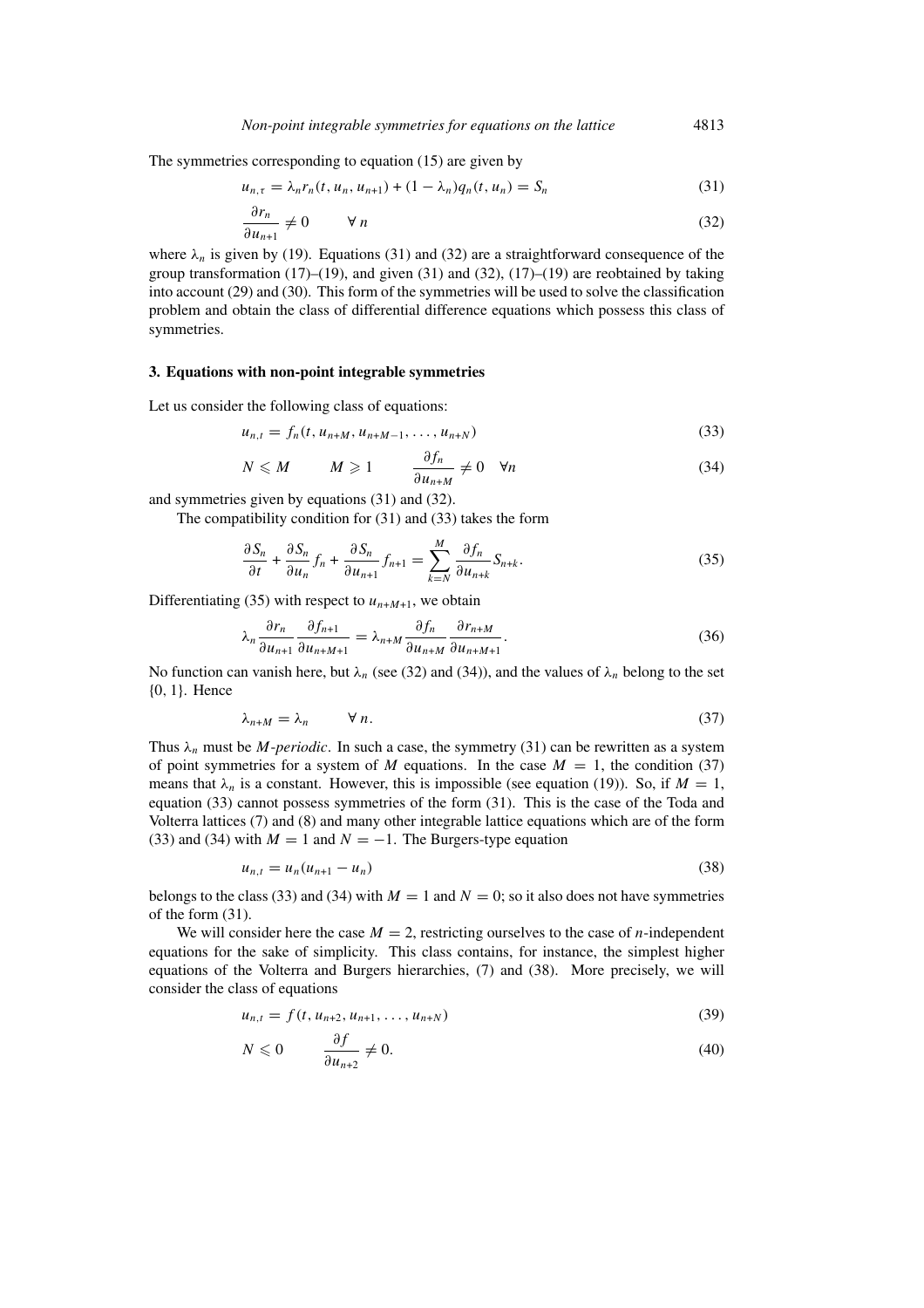Condition (37), for  $M = 2$ , means that  $\lambda_n$  is nothing but the two periodic projector  $p_n$  defined as in equation (9). So we will be considering symmetries of the form

$$
u_{n,\tau} = p_n r_n(t, u_n, u_{n+1}) + q_n(t, u_n) = S_n \tag{41}
$$

$$
\frac{\partial r_n}{\partial u_{n+1}} \neq 0 \qquad \forall n. \tag{42}
$$

Under such general assumptions, we provide below two results (expressed as propositions) in which the form of symmetries is almost completely defined (up to functions depending only on  $n$  and  $t$ ). After that the classification for any given  $N$  will be just technical work which is carried out by using a symbolic manipulation program.

We will carry out the classification up to point transformations of the form

$$
\tilde{t} = \theta(t) \qquad \tilde{u}_n(\tilde{t}) = \phi(t, u_n(t)) \tag{43}
$$

which preserve the form of equations (39) and (40).

Let us rewrite condition (36) in terms of

$$
R_n(t, u_n, u_{n+1}) = \frac{\partial r_n}{\partial u_{n+1}} \qquad F(t, u_{n+2}, \dots, u_{n+N}) = \frac{\partial f}{\partial u_{n+2}}.
$$
 (44)

Then it takes the form

$$
p_n R_n (DF) = p_n F R_{n+2} \tag{45}
$$

where  $D$  is the shift operator such that

$$
DF(t, u_{n+2}, \dots, u_{n+N}) = F(t, u_{n+3}, \dots, u_{n+N+1}).
$$
\n(46)

We can then state the following proposition.

**Proposition 1.** *Condition (45) is satisfied if and only if an equation of the class (39) and (40), and its symmetry of the class (41) and (42) can be expressed (up to point transformations (43)) in the form*

$$
u_{n,t} = \frac{\partial r}{\partial u_{n+1}}(Dr) + g(t, u_{n+1}, \dots, u_{n+N})
$$
\n
$$
(47)
$$

$$
u_{n,\tau} = p_n r + q_n(t, u_n) \tag{48}
$$

*where* r *is an* n*-independent function*

$$
r = r(t, u_n, u_{n+1}) \qquad \frac{\partial r}{\partial u_{n+1}} \neq 0. \tag{49}
$$

**Proof.** If

$$
\frac{\partial F}{\partial u_{n+N}} \neq 0 \qquad N \leq -1
$$

then equation (45) implies  $p_n \frac{\partial F}{\partial u_{n+1}} R_{n+2} = 0$  for any n, i.e. F does not depend on  $u_{n+N}$ . This contradiction shows that

$$
F = F(t, u_{n+2}, u_{n+1}, u_n).
$$

Now we are going to show that there exist functions  $R$ ,  $Q$  such that

$$
R_n = R(t, u_n, u_{n+1}) \neq 0 \quad \forall n \qquad F = QR(DR) \qquad Q = Q(t) \neq 0.
$$
 (50)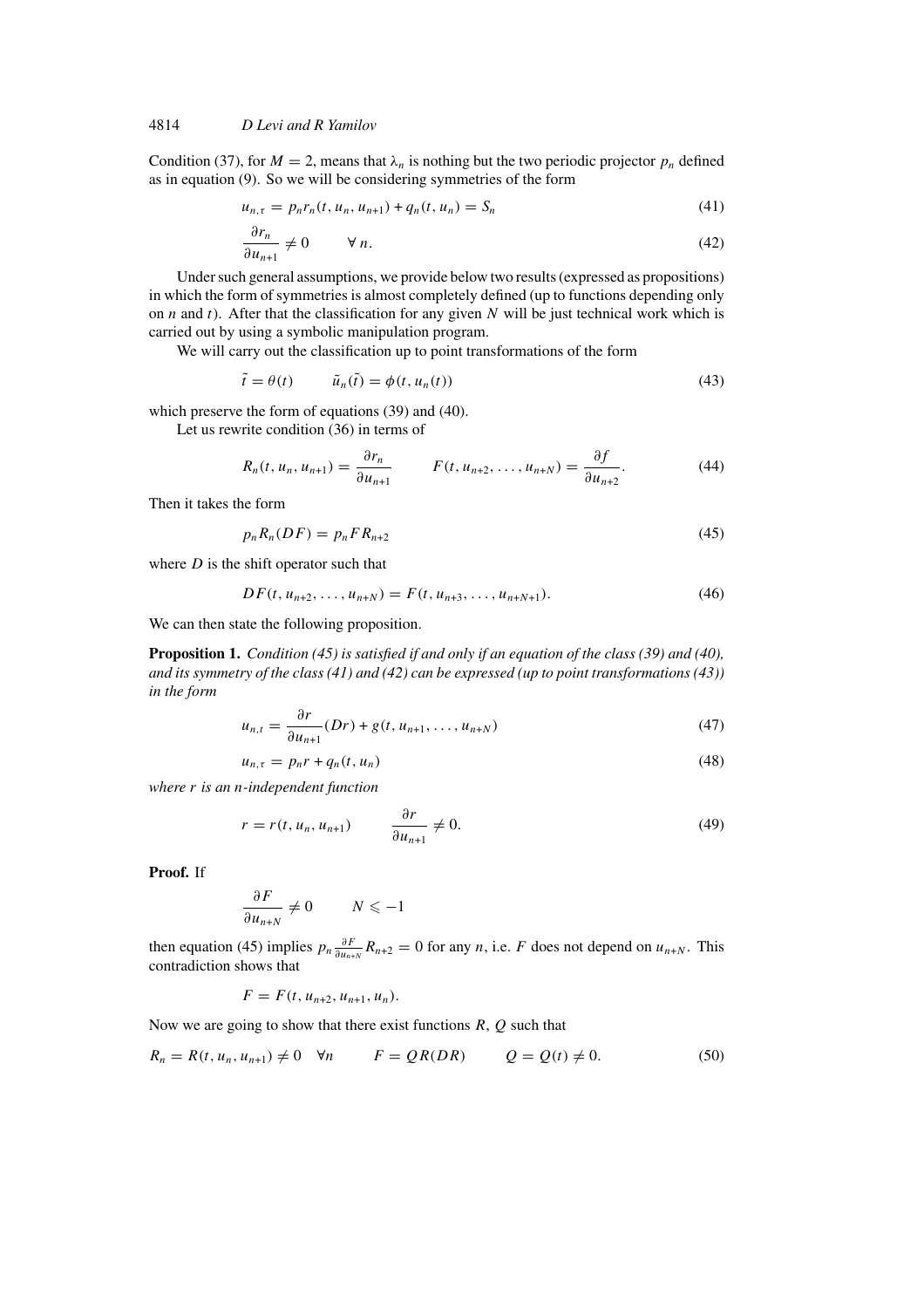Condition (45) is equivalent to

$$
p_n \frac{(DF)}{R_{n+2}} = p_n \frac{F}{R_n} = p_n K_{n+1}
$$
\n(51)

where the function  $K_n$ , defined by equation (51), depends only on t,  $u_n$  and  $u_{n+1}$ . We can rewrite equation (45) as

$$
p_n F = p_n R_n K_{n+1} \qquad p_{n+1} F = p_{n+1} K_n R_{n+1}.
$$
 (52)

Let us denote  $R_n$  at a fixed number  $n = i$  (where i is an odd number) by R:

$$
R(t, x, y) = Ri(t, x, y)
$$
\n
$$
(53)
$$

where  $x = u_i$  and  $y = u_{i+1}$ . Putting, at first,  $n = i$  in the first of equations (52), we obtain (see equation (9))

$$
F(t, z, y, x) = R(t, x, y)K_{i+1}(t, y, z)
$$
\n(54)

where  $z = u_{i+2}$ , and then  $n = i - 1$  in the second of equations (52) we obtain

$$
F(t, z, y, x) = K_{i-1}(t, x, y)R(t, y, z)
$$
\n(55)

where now  $z = u_{i+1}$ ,  $y = u_i$  and  $x = u_{i-1}$ . This implies

$$
\frac{K_{i+1}(t, y, z)}{R(t, y, z)} = \frac{K_{i-1}(t, x, y)}{R(t, x, y)} = Q(t, y)
$$

i.e.

$$
K_{i-1}(t, x, y) = R(t, x, y)Q(t, y)
$$
\n(56)

and thus for  $F$  (see equation (55)) we obtain

$$
F(t, z, y, x) = Q(t, y)R(t, x, y)R(t, y, z).
$$
\n(57)

We see that we must have  $Q \neq 0$  and  $R \neq 0$  as  $F \neq 0$ .

Following the same procedure which we used to obtain equations (54) and (53), the first of equations (52) for  $n = i - 2$  gives (see also equation (56))

$$
F(t, z, y, x) = R_{i-2}(t, x, y)K_{i-1}(t, y, z) = R_{i-2}(t, x, y)R(t, y, z)Q(t, z).
$$
\n(58)

Comparing equation (58) with (57), we obtain

$$
Q(t, y)R(t, x, y) = R_{i-2}(t, x, y)Q(t, z).
$$

This means  $Q = Q(t)$ , as  $R_n$  does not vanish for any n. Taking into account equation (57), we are led to the following representation:

$$
F(t, u_{n+2}, u_{n+1}, u_n) = Q(t)R(t, u_n, u_{n+1})R(t, u_{n+1}, u_{n+2})
$$

which proves the second part of equation (50).

If we return to equation (51) and use the definition of  $F$  given in the second part of equation (50), we have

$$
p_n \frac{Q(DR)(D^2R)}{R_{n+2}} = p_n \frac{QR(DR)}{R_n}.
$$
\n<sup>(59)</sup>

Introducing the quantity

$$
G_n = \frac{R(t, u_n, u_{n+1})}{R_n(t, u_n, u_{n+1})}
$$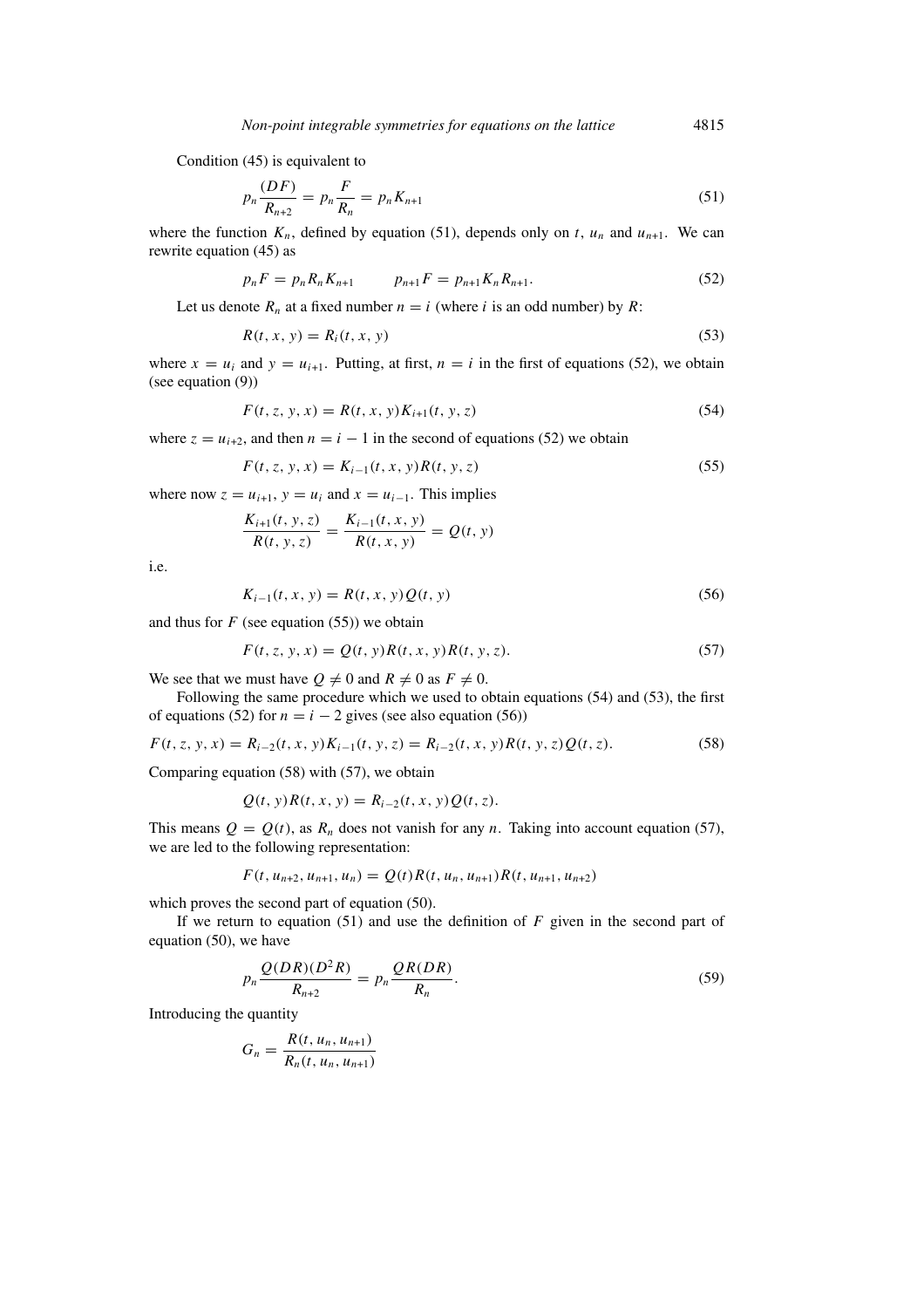equation (59) can be rewritten as

$$
p_n G_{n+2} = p_n G_n. \tag{60}
$$

This means that for *n* odd the functions  $G_n$  are all equal (see definition (9) of  $p_n$ ) and, therefore, are equal to  $G_i$ . It follows from equation (53) that  $G_i = 1$ , hence

$$
R_n(t, u_n, u_{n+1}) = R(t, u_n, u_{n+1})
$$
\n(61)

for all *n* odd. Only functions  $r_n$  with *n* odd play a role in equation (41) for symmetries; so we may define the functions  $r_n$  for the other values of n (and therefore  $R_n$ ) as we like. So, we consider equation (61) to be valid for all integer *n* thus proving equation (50).

Consequently, we can introduce a function  $r$  such that

$$
r = r(t, u_n, u_{n+1}) \qquad \frac{\partial r}{\partial u_{n+1}} = R \neq 0. \tag{62}
$$

Then we have (see equations (44) and (50))

$$
\frac{\partial r_n}{\partial u_{n+1}} = \frac{\partial r}{\partial u_{n+1}} \qquad \frac{\partial f}{\partial u_{n+2}} = Q(t) \frac{\partial r}{\partial u_{n+1}} \left( D \frac{\partial r}{\partial u_{n+1}} \right). \tag{63}
$$

Integrating equation (63), we are led to the following representation for our equation and its symmetry:

$$
u_{n,t} = Q(t) \frac{\partial r}{\partial u_{n+1}}(Dr) + g(t, u_{n+1}, \dots, u_{n+N}) \qquad u_{n,\tau} = p_n r + q_n(t, u_n).
$$

We can apply a point transformation (43) with  $\theta' = Q$ ,  $\phi = u_n(t)$  and redefine the functions r, g,  $q_n$ . After that we obtain equations (47)–(49).

Let us consider equations of the form of equation (47) and symmetries of the form of equations (48) and (49). Differentiating the compatibility condition (35) with  $M = 2$  and  $f_n = f$  (where f and  $S_n$  are given by the right-hand side of equations (47) and (48)) with respect to  $u_{n+2}$  and dividing by F (see equation (44)), we are led to a second condition which can be written in the form

$$
(\log F)_\tau = (D-1) \left( \frac{1}{F} \frac{\partial S_{n+1}}{\partial u_{n+2}} \frac{\partial f}{\partial u_{n+1}} - \frac{\partial S_{n+1}}{\partial u_{n+1}} - \frac{\partial S_n}{\partial u_n} \right). \tag{64}
$$

Equation (64) has the form of a local conservation law, and we can express it as the condition that  $(\log F)_\tau \sim 0$ , i.e. that there exists a function  $\Omega_n$  (depending only on a finite number of variables  $u_{n+k}$ ), such that  $(\log F)_\tau = \Omega_{n+1} - \Omega_n$ . Using the representation of F given in equation (50) with  $Q = 1$  and R defined by equation (62) and its consequences

$$
(\log F)_{\tau} = (D+1)(\log R)_{\tau} = 2(\log R)_{\tau} + (D-1)(\log R)_{\tau}
$$

we find that

$$
(\log R)_{\tau} \sim 0. \tag{65}
$$

This condition means that  $\log R$  is a conserved density of equation (48). This is a condition only for the symmetry (48), and it is a strong restriction. This allows us to write the following proposition.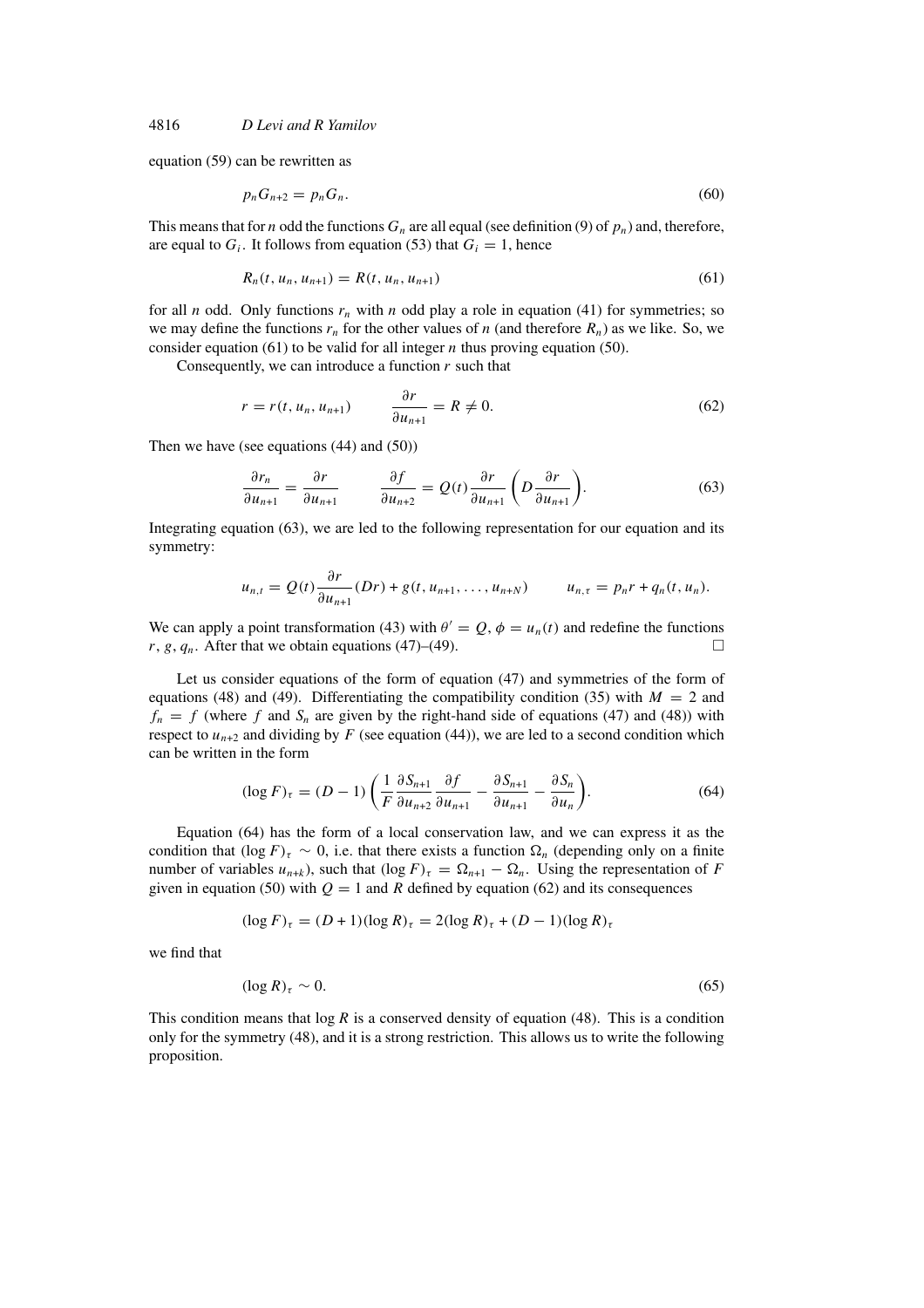**Proposition 2.** *Equations (47)–(49) satisfy condition (64) if and only if they can be written (up to point transformations (43)) in one of the following 2-forms.*

*In the linear case:*

$$
u_{n,t} = u_{n+2} + b(t)u_{n+1} + h(t, u_n, \dots, u_{n+N})
$$
\n(66)

$$
u_{n,\tau} = p_n \beta(t) u_{n+1} + (\gamma(t) + \mu_n(t)) u_n + v_n(t)
$$
\n(67)

$$
\beta \neq 0 \qquad \mu_{n+1} + \mu_n = p_{n+1} \beta b \tag{68}
$$

*and in the nonlinear case:*

$$
u_{n,t} = u_n u_{n+1} u_{n+2} - u_n^2 u_{n+1} + b(t) u_n u_{n+1} + h(t, u_n, \dots, u_{n+N})
$$
 (69)

$$
u_{n,\tau} = p_n u_n u_{n+1} - p_{n+1} u_n^2 + \mu_n(t) u_n \tag{70}
$$

$$
\mu_{n+1} + \mu_n = (p_{n+1} - p_n)b. \tag{71}
$$

*Here*  $N \leq 0$ *, and*  $p_n$  *is defined according to equation (9).* 

**Proof.** From equation (65) we obtain

$$
\frac{\partial \log R}{\partial u_n} S_n + \frac{\partial \log R}{\partial u_{n+1}} S_{n+1} = \Omega_{n+1} - \Omega_n \tag{72}
$$

where  $\Omega_n$  may depend only on t,  $u_n$ ,  $u_{n+1}$ . The second derivative of equation (72) with respect to  $u_n$  and  $u_{n+2}$  gives

$$
\frac{\partial^2 \log R}{\partial u_n \partial u_{n+1}} \frac{\partial S_{n+1}}{\partial u_{n+2}} = 0.
$$
\n(73)

As  $\frac{\partial S_{n+1}}{\partial u_{n+2}} = p_{n+1}(DR)$ , from equation (73) it follows that  $\frac{\partial^2 \log R}{\partial u_n \partial u_{n+1}} = 0$ . So R can be written as  $R = a(t, u_n)\tilde{c}(t, u_{n+1})$ . Then for the function r, we obtain

$$
r = a(t, u_n)c(t, u_{n+1}) + \tilde{r}(t, u_n)
$$

where  $a \frac{\partial c}{\partial u_{n+1}} \neq 0$  due to equation (49). The function  $\tilde{r}$  disappears if we redefine g and  $q_n$  in (47) and (48). Applying the point transformation  $\tilde{u}_n = c(t, u_n)$  and redefining a, g and  $q_n$ , we obtain the same formula for r, but with  $c = u_{n+1}$  and  $\tilde{r} = 0$ . So, we are led to equations (47) and (48) with

$$
r = a(t, u_n)u_{n+1} \qquad (a \neq 0)
$$
\n
$$
(74)
$$

instead of (49).

As  $R = a(t, u_n)$ , from equation (65) we have

$$
(\log a)_{\tau} = p_n \frac{\partial a}{\partial u_n} u_{n+1} + q_n \frac{\partial \log a}{\partial u_n} = \Omega_{n+1} - \Omega_n \tag{75}
$$

where  $\Omega_n = \Omega_n(t, u_n)$ . Applying the operator  $\frac{\partial^2}{\partial u_n \partial u_{n+1}}$  to equation (75), we obtain  $p_n \frac{\partial^2 a}{\partial u_n^2} = 0$ , which implies

$$
a = \alpha(t)u_n + \beta(t). \tag{76}
$$

Now we consider separately the two different cases  $\alpha = 0$  and  $\alpha \neq 0$ .

In the case  $\alpha = 0$ , after obvious transformations, we are led, taking into account equations (47), (48), (74) and (76), to the following form of the equation and symmetry:

$$
u_{n,t} = u_{n+2} + g(t, u_{n+1}, \dots, u_{n+N})
$$
\n(77)

$$
u_{n,\tau} = p_n \beta(t) u_{n+1} + q_n(t, u_n) \qquad \beta \neq 0. \tag{78}
$$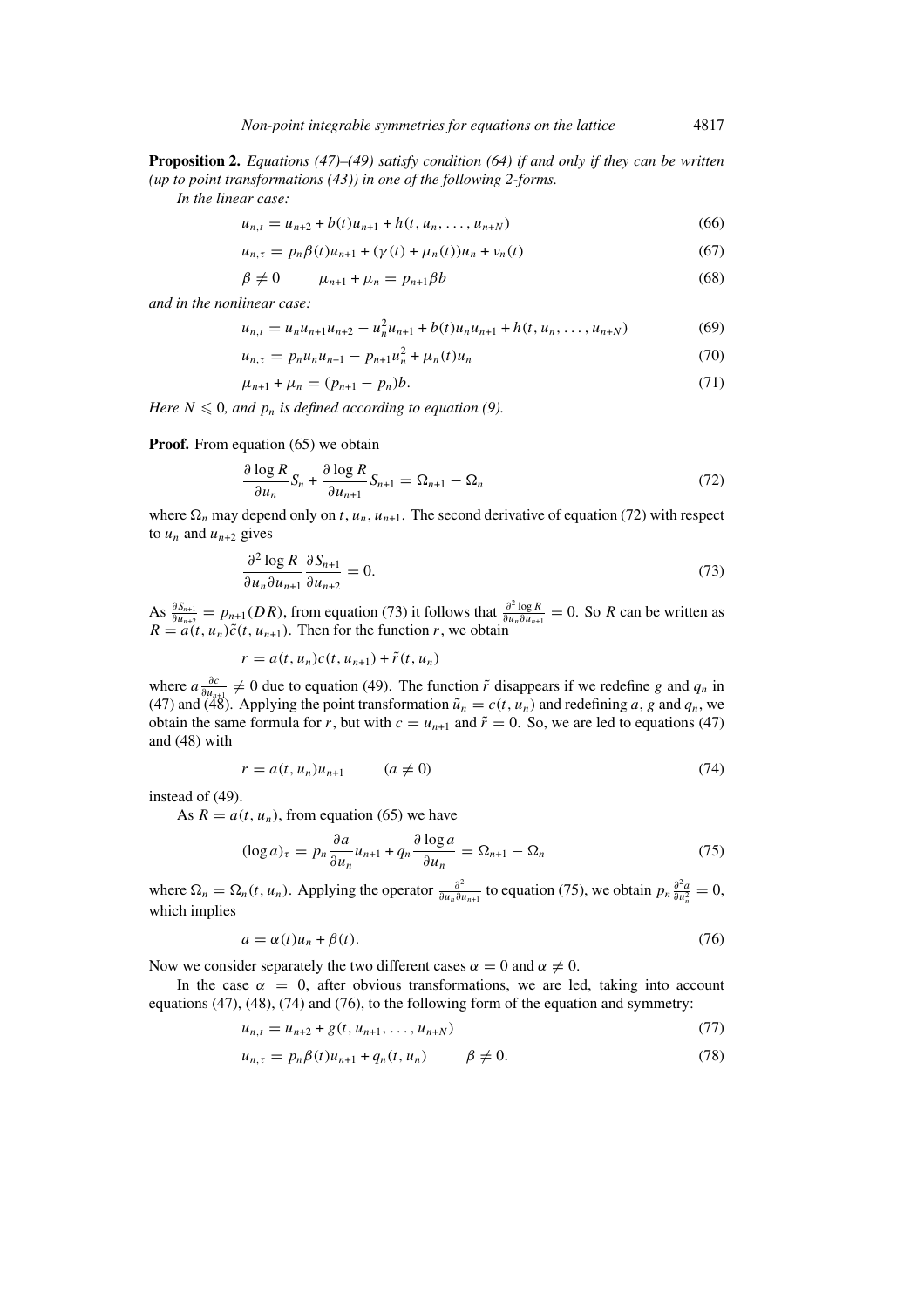Introducing the functions

$$
G(t, u_{n+1}, \dots, u_{n+N}) = \frac{\partial g}{\partial u_{n+1}} \qquad Q_n(t, u_n) = \frac{\partial q_n}{\partial u_n}
$$

the condition (64) gives

$$
(D-1)(p_{n+1}\beta G - Q_{n+1} - Q_n) = 0
$$

and hence

$$
p_{n+1}\beta G = Q_{n+1} + Q_n - 2\gamma(t) \tag{79}
$$

where  $\gamma$  is an arbitrary function, and  $G = G(t, u_{n+1}, u_n)$ .

Moreover, G must be of the form  $G = DA(t, u_n) + B(t, u_n)$ . Introducing this into equation (79), we have

$$
Q_{n+1} - \gamma - p_{n+1}\beta(DA) = -Q_n + \gamma + p_{n+1}\beta B = \eta_n(t)
$$

or else

$$
Q_n - \gamma = p_n \beta A + \eta_{n-1} = p_{n+1} \beta B - \eta_n.
$$

If we consider the second equality for odd and even values of  $n$ , we see that  $A$  and  $B$  do not depend on  $u_n$ , then  $Q_n$  also does not depend. So, G is just a function of t, and  $q_n$  is a linear function of  $u_n$ :

$$
G = b(t) \t q_n = (\gamma(t) + \mu_n(t))u_n + \nu_n(t). \t(80)
$$

Introducing these formulae in equation (79), we obtain the second of conditions (68). Taking into account equations (77), (78) and (80), we are led to equations (66)–(68), i.e. we have proved the first part of proposition 2.

Let us now consider the second case  $\alpha \neq 0$  in equation (76). Applying the transformation  $\tilde{u}_n = \alpha u_n + \beta$  to equations (47), (48), (74) and (76), we obtain the same formulae as before, but with

$$
r = u_n u_{n+1}.\tag{81}
$$

This means that our equation and its symmetries now have the form

$$
u_{n,t} = f = u_n u_{n+1} u_{n+2} + g(t, u_{n+1}, \dots, u_{n+N})
$$
\n(82)

$$
u_{n,\tau} = S_n = p_n u_n u_{n+1} + q_n(t, u_n).
$$
\n(83)

From condition (65) we obtain

$$
(\log u_n)_\tau = p_n u_{n+1} + \frac{q_n}{u_n} \sim p_{n+1} u_n + \frac{q_n}{u_n} = \Omega_{n+1} - \Omega_n
$$

where  $\Omega_n$  is just a t-dependent function. So,  $p_{n+1}u_n + q_n/u_n$  is a function  $\mu_n(t)$  and thus

$$
q_n = -p_{n+1}u_n^2 + \mu_n(t)u_n.
$$
\n(84)

Let us take into account condition (64), which we can now rewrite as

$$
(D-1)\frac{p_{n+1}}{u_n}\frac{\partial g}{\partial u_{n+1}} = p_{n+1}u_n - p_n u_{n+1} + \mu_{n+2} + \mu_{n+1}.
$$
 (85)

Introducing  $v_n$ , such that

$$
\frac{p_{n+1}}{u_n} \frac{\partial g}{\partial u_{n+1}} = -p_{n+1} u_n + v_n \tag{86}
$$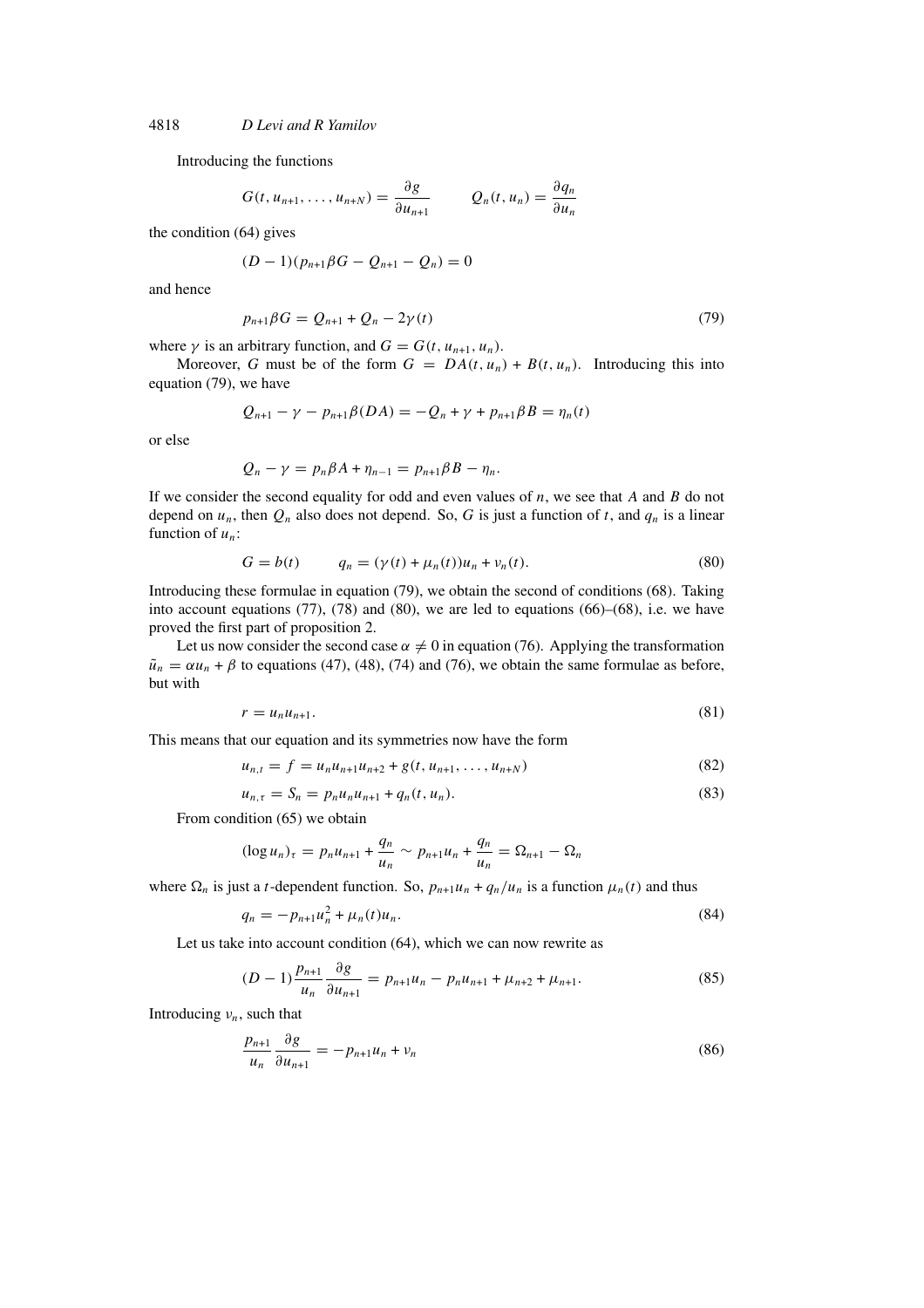we obtain from equation (85) the relation

$$
\nu_{n+1} - \nu_n = \mu_{n+2} + \mu_{n+1}.\tag{87}
$$

Condition (87) implies that  $v_n = v_n(t)$ . Considering equation (86) for *n* even (see the definition of  $p_n$ ), we obtain for g an equation of the form

$$
\frac{1}{y}\frac{\partial g(t, x, y, \ldots)}{\partial x} = -y + b(t)
$$

which implies

$$
g = -u_n^2 u_{n+1} + b(t) u_n u_{n+1} + h(t, u_n, \dots, u_{n+N}).
$$
\n(88)

Condition (86) is equivalent to

 $\nu_n = p_{n+1}b$ 

and condition (87) is equivalent to equation (71) for  $\mu_n$ . Taking into account equations (84) and (88), we obtain from equations (82) and (83), formulae (69)–(71) which conclude the proof of proposition 2.  $\Box$ 

Starting from the results of proposition 2 we can easily prove by straightforward calculation the following theorem.

**Theorem 1.** *An equation of the form*

$$
u_{n,t} = f(t, u_{n+2}, u_{n+1}, u_n, u_{n-1}, u_{n-2}) \qquad \frac{\partial f}{\partial u_{n+2}} \neq 0 \tag{89}
$$

*possesses a symmetry of the form (41) and (42) if and only if that equation and its symmetry can be expressed (up to a point transformation (43) and a scaling*  $\tilde{\tau} = c\tau$ *) in one of the following two forms.*

*In the nonlinear case:*

$$
u_{n,t} = u_n u_{n+1} (u_{n+2} - u_n) + \frac{h(t)}{u_{n-1}} \left( 1 - \frac{u_n}{u_{n-2}} \right)
$$
 (90)

$$
u_{n,\tau} = p_n u_n u_{n+1} - p_{n+1} u_n^2 + \delta(-1)^n u_n \tag{91}
$$

*and in the linear case:*

$$
u_{n,t} = u_{n+2} + h(t)u_{n-2}
$$
\n(92)

$$
u_{n,\tau} = p_n u_{n+1} + (\varepsilon + \delta(-1)^n)u_n + v_n(t)
$$
\n(93)

$$
v'_n = v_{n+2} + hv_{n-2}.\tag{94}
$$

**Remark.** It follows from this theorem that the equation

$$
u_{n,t} = \frac{1}{u_{n-1}} \left( 1 - \frac{u_n}{u_{n-2}} \right)
$$

also has the symmetry (91), while the equation  $u_{n,t} = u_{n-2}$  has the symmetry (93) with  $v'_n = v_{n-2}.$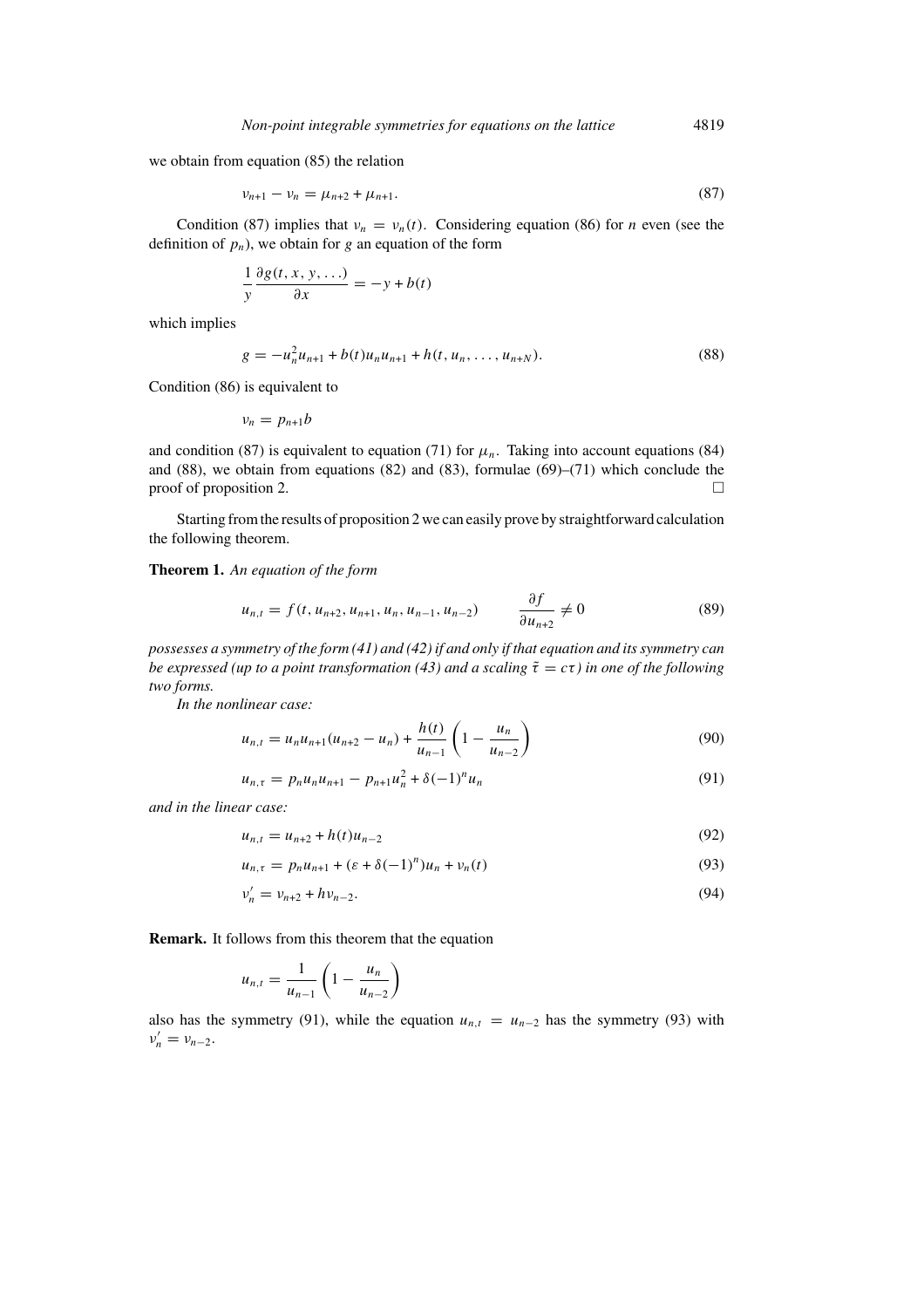### **4. Applications of the transformations to the kink solutions for the Burgers equation**

In the class of equations obtained in theorem 1, associated with the integrable non-point symmetries presented in section 3, is included, when  $h(t) = 0$ , the higher-order Burgers equation (4). This equation [2] possesses a trivial linear representation, but nevertheless has many of the properties of integrable nonlinear systems. In particular, it has an infinite class of exact solutions of kink type. The simplest kink solution is given by

$$
u_n(t) = \frac{e^{-(n+1)k + e^{-2k}t} + e^{(n+1)k + e^{2k}t + n_0}}{e^{-nk + e^{-2k}t} + e^{nk + e^{2k}t + n_0}}
$$
(95)

where k and  $n_0$  are two arbitrary parameters. Formula (95) is plotted in figure 1. Theorem 1 gives us the non-point integrable symmetry which can be associated with it

$$
u_{n,\tau} = p_n u_n u_{n+1} - p_{n+1} u_n^2 + \delta(-1)^n u_n \tag{96}
$$

with  $p_n$  given by equation (9). Integrating this symmetry we obtain a non-point 1PG of transformations given by

$$
\tilde{u}_n(t) = u_n + p_n u_n(\delta - u_{n+1})(e^{-\delta \tau} - 1) - p_{n+1} \frac{u_n(\delta - u_n)(e^{-\delta \tau} - 1)}{1 + (e^{-\delta \tau} - 1)(\delta - u_n)}.
$$
 (97)

In figure 2 we present the one-kink solution of figure 1 transformed under the transformation (97). This transformation acts differently on the even and odd points of the lattice. Moreover, the transformation changes when  $\delta - u_n(t)$  changes sign. As one can see from figure 1, the initial kink solution, for the parameters chosen, has amplitude equal to  $u_0(0) = 1$  at the origin  $n = 0$ . So the behaviour of the transformation is different if  $\delta$  is less than or equal to 1 or is much greater than 1. In figure 2 one can find a plot of the one-kink solution (95) transformed by (97) with  $\delta = 1$ . In this case we can clearly see a different behaviour between even and odd points of the lattice and the difference in results when  $u_n(t)$ is less than  $\delta$  at the left of  $n = 0$ , where  $u_{2k+1}(t) > u_{2k}(t)$ , and when  $u_n(t)$  is greater than  $\delta$ 



**Figure 1.** The one-kink solution of the differential-difference Burgers equation  $u_n(t)$  for  $k = 0.1$ ,  $n_0 = 0, t = 0.$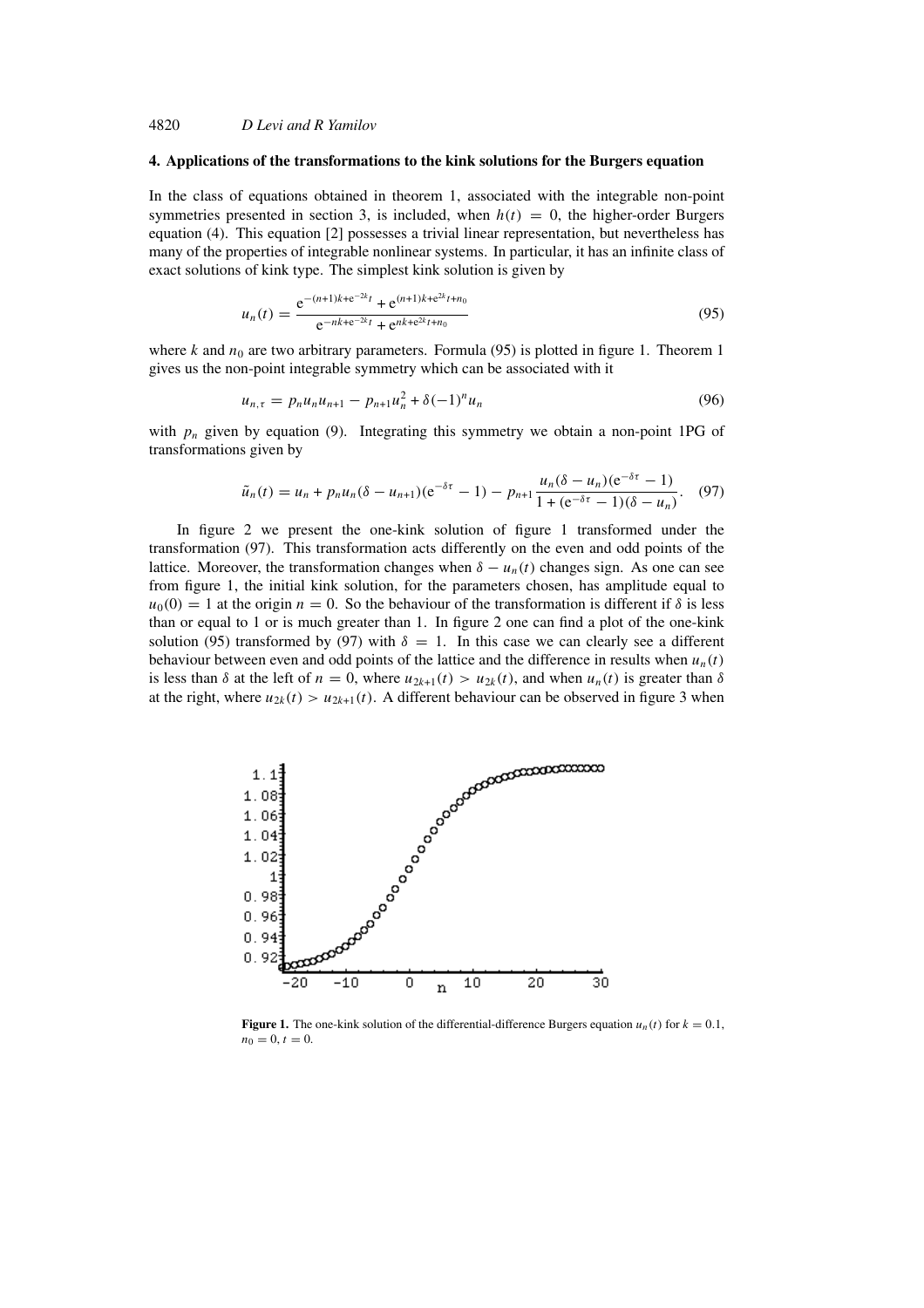

**Figure 2.** The transformed one-kink solution of the differential-difference Burgers equation  $\tilde{u}_n(t)$ 



**Figure 3.** The transformed one-kink solution of the differential-difference Burgers equation  $\tilde{u}_n(t)$ for  $k = 0.1$ ,  $n_0 = 0$ ,  $t = 0$ ,  $\tau = -0.091$  and  $\delta = 2$ .

 $δ$  is always greater than  $u_n(t)$ . In such a situation  $u_n(t)$  is increased at the odd points of the lattice, while it is decreased at the even points of the lattice.

A similar behaviour can be observed for all the multikink solutions of the Burgers equation.

# **5. Conclusions**

In this paper we have shown that in the case of differential difference equations we can extend the class of integrable symmetries from the case of intrinsic point symmetries [3], where the infinitesimal generator depends on the dependent field  $u_n(t)$  only in the point n of the lattice, to the case when the infinitesimal generator depends on a few neighbouring points of the lattice. To be able to integrate the symmetry generator and obtain a transformation which satisfies the conditions necessary to form a Lie group, we need the coefficients to depend explicitly on *n*. The transformations so obtained are such that they have no counterpart in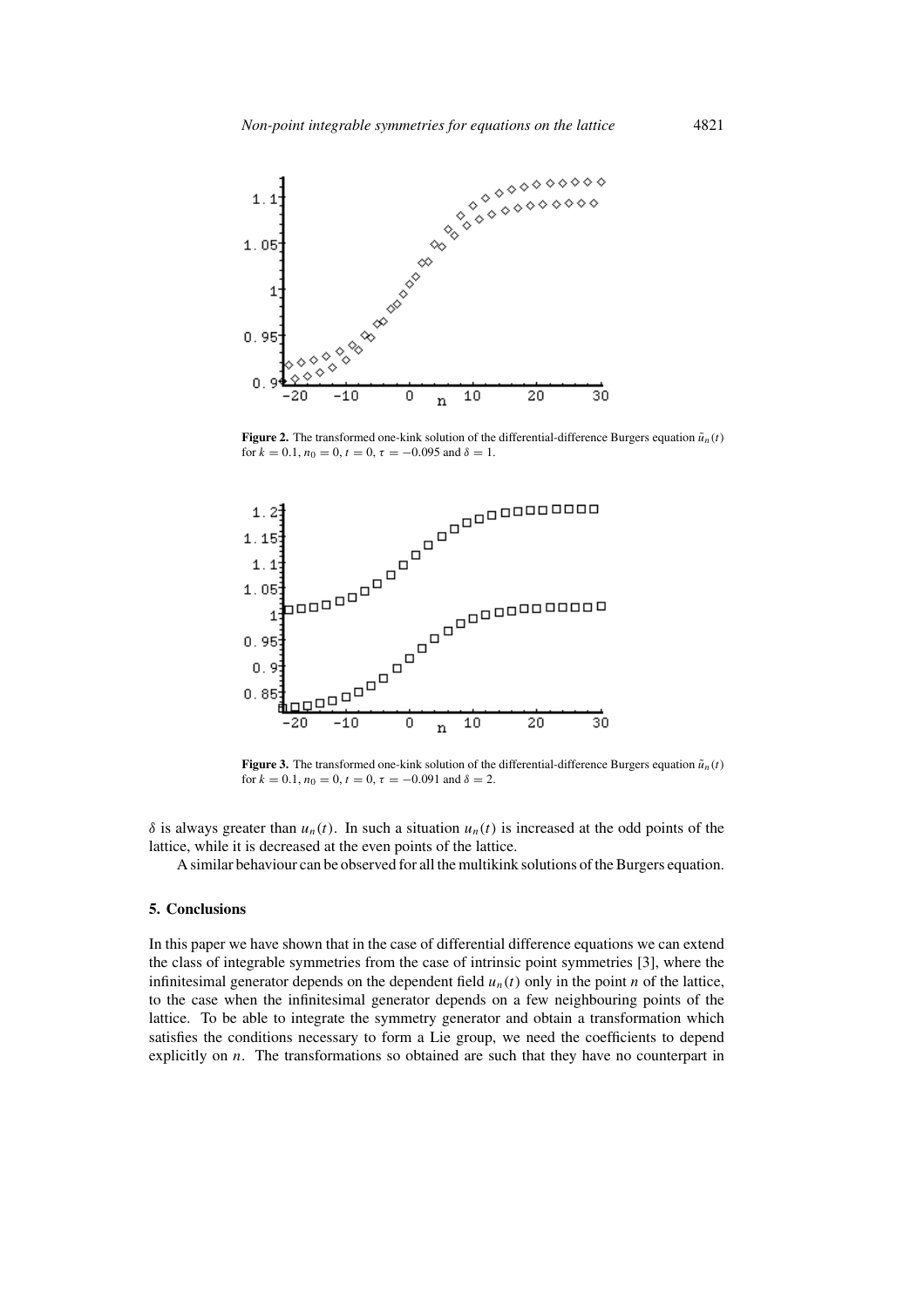the continuous limit when the lattice spacing goes to zero and the number of lattice points to infinity. Restricting ourselves, for the sake of simplicity, to the case of transformations depending on only two points in the lattice,  $u_n(t)$  and  $u_{n+1}(t)$ , we find that the class of equations which possess such symmetries is given fundamentally by the differential-difference Burgers equation and the equations equivalent to it by point transformations. If we now start from the Burgers equation (4) and look for its integrable symmetries, it is easy to see that the following symmetries are part of its symmetry algebra:

$$
u_{n,\tau_1} = p_n \left( t u_n u_{n+1} + \frac{1}{2} (n+1) \right) - p_{n+1} \left( t u_n^2 + \frac{n}{2} \frac{u_n}{u_{n-1}} \right) \tag{98}
$$

$$
u_{n,\tau_2} = p_n u_n u_{n+1} - p_{n+1} u_n^2 \qquad u_{n,\tau_3} = p_n - p_{n+1} \frac{u_n}{u_{n-1}}
$$
(99)

$$
u_{n,\tau_4} = (p_n - p_{n+1})u_n. \tag{100}
$$

These symmetries contain those presented previously in equation (96).

We can extend the class of symmetries, by considering group transformations of the form

$$
\tilde{u}_n(t) = H_n(\tau, t, u_{n+N}(t), u_{n+N-1}(t), \dots, u_{n-M}(t)) \qquad H_n(\tau = 0) = u_n(t). \tag{101}
$$

Introducing the infinitesimal generator corresponding to (101)

$$
h_n(t, u_{n+N}(t), u_{n+N-1}(t), \dots, u_{n-M}(t)) = \frac{dH_n}{d\tau}(\tau = 0)
$$
\n(102)

we can introduce the following differentiation operator:

$$
D_{\tau} = \sum_{i=-\infty}^{\infty} h_{n+i} \frac{\partial}{\partial u_{n+i}}.
$$
\n(103)

Consequently, the group closure condition becomes

$$
H_n = e^{\tau D_\tau} u_n \tag{104}
$$

which, introducing the functions

$$
h_n^k(t, u_{n+N}(t), u_{n+N-1}(t), \dots, u_{n-M}(t)) = \frac{\partial^k H_n}{\partial \tau^k}(\tau = 0)
$$
  
\n
$$
h_n^0 = u_n(t) \qquad h_n^1 = h_n
$$
\n(105)

is equivalent to the following conditions:

$$
h_n^2 = D_{\tau} h_n \qquad h_n^3 = D_{\tau} h_n^2 \quad \dots \tag{106}
$$

These conditions mean that the functions  $h_n^k$  must depend only on the variables  $u_{n+N}, \ldots, u_{n-M}$ . In particular, in the case when  $N = 1$  and  $M = 1$ , a function  $H_n$  which satisfies the conditions (106) is given by

$$
H_n = \lambda_n \mu_n A_n + \lambda_n (1 - \mu_n) B_n + (1 - \lambda_n) \mu_n C_n + (1 - \lambda_n) (1 - \mu_n) D_n \tag{107}
$$

where

$$
A_n = A_n(\tau, t, u_{n-1}(t), u_n(t), u_{n+1}(t))
$$
  
\n
$$
B_n = B_n(\tau, t, u_n(t), u_{n+1}(t))
$$
  
\n
$$
C_n = C_n(\tau, t, u_{n-1}(t), u_n(t))
$$